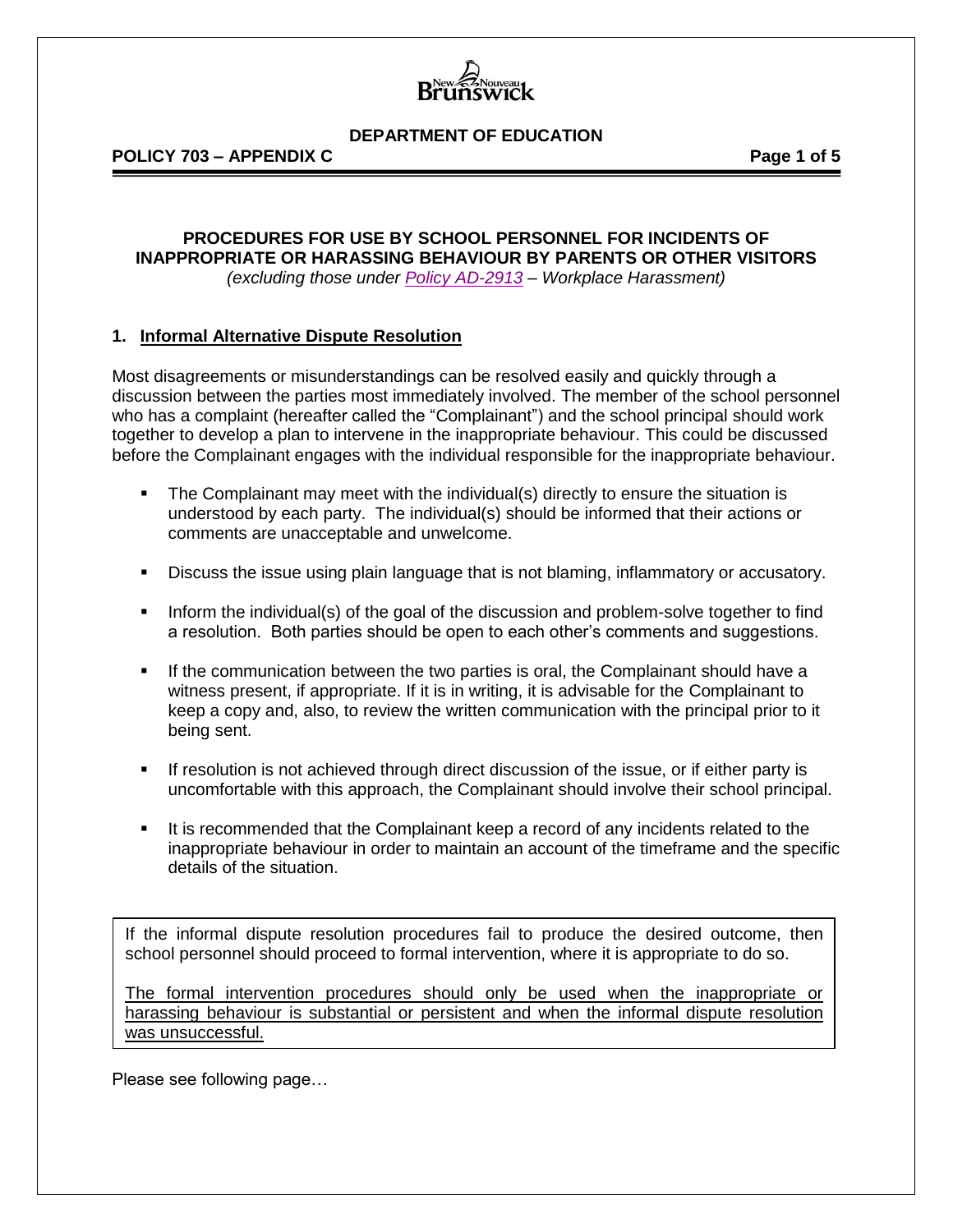

# **POLICY 703 – APPENDIX C Page 2 of 5**

#### **2. Formal Dispute Resolution**

Where appropriate, the Complainant may choose to file the following formal incident report. If necessary, the Superintendent can recommend that the situation be referred to a mediator.

- A formal incident report must be written and signed by the Complainant and the principal. It must give an accurate account of the incident or incidents of harassment or other inappropriate behaviour including times and dates, places and parties involved. When completed, the report is submitted to the principal, along with any relevant documentation. The principal will inform the superintendent of the situation.
- Upon receiving a formal incident report, the principal will determine whether the incident report is sufficiently complete. The principal will send a letter to the person responsible for the alleged incident to schedule an appointment or to inform the person that their action(s) or comment(s) are unacceptable and will not be tolerated. If necessary, a person may also be banned from the school premises (see *Trespassing Notice* on last page). If further action is required, such as mediation, the principal should contact the Superintendent.
- If the Complainant is threatened, assaulted, or concerned about their safety, the Complainant should contact the local law enforcement officers in addition to notifying school officials.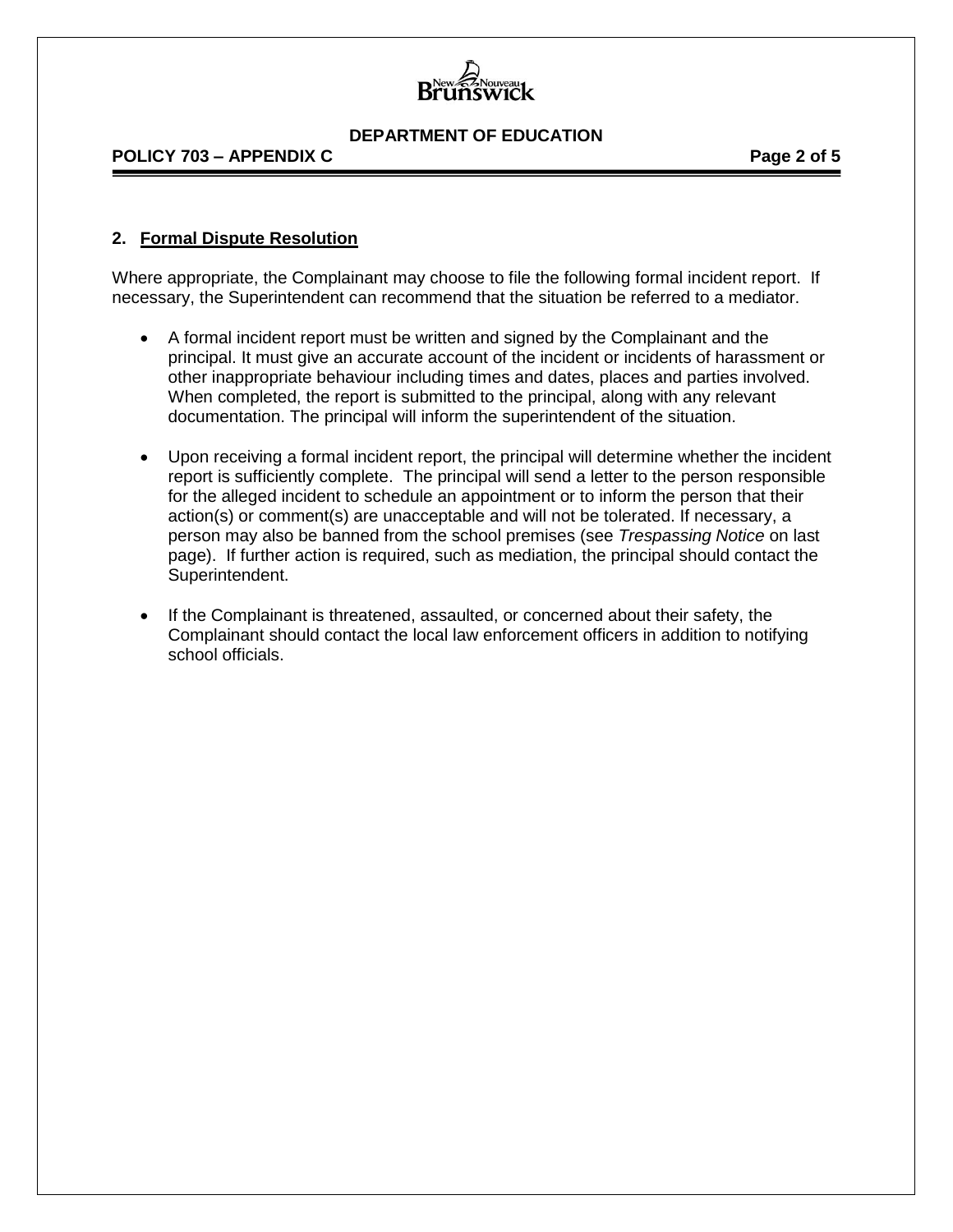

# **POLICY 703 – APPENDIX C Page 3 of 5**

# **FORMAL INCIDENT REPORT FOR USE BY SCHOOL PERSONNEL FOR INCIDENTS OF INAPPROPRIATE OR HARASSING BEHAVIOUR BY PARENTS OR OTHER VISITORS**

| Name:      |  |
|------------|--|
| Position:  |  |
| School:    |  |
| Telephone: |  |
| Email:     |  |
|            |  |

Nature and date of the alleged incident

Has this incident been discussed with the person responsible for the alleged incident?  $\square$ Yes  $\square$  No

If yes, date

Name of the individual involved in the alleged incident<br>
Name of the individual involved in the alleged incident

Please describe the incident: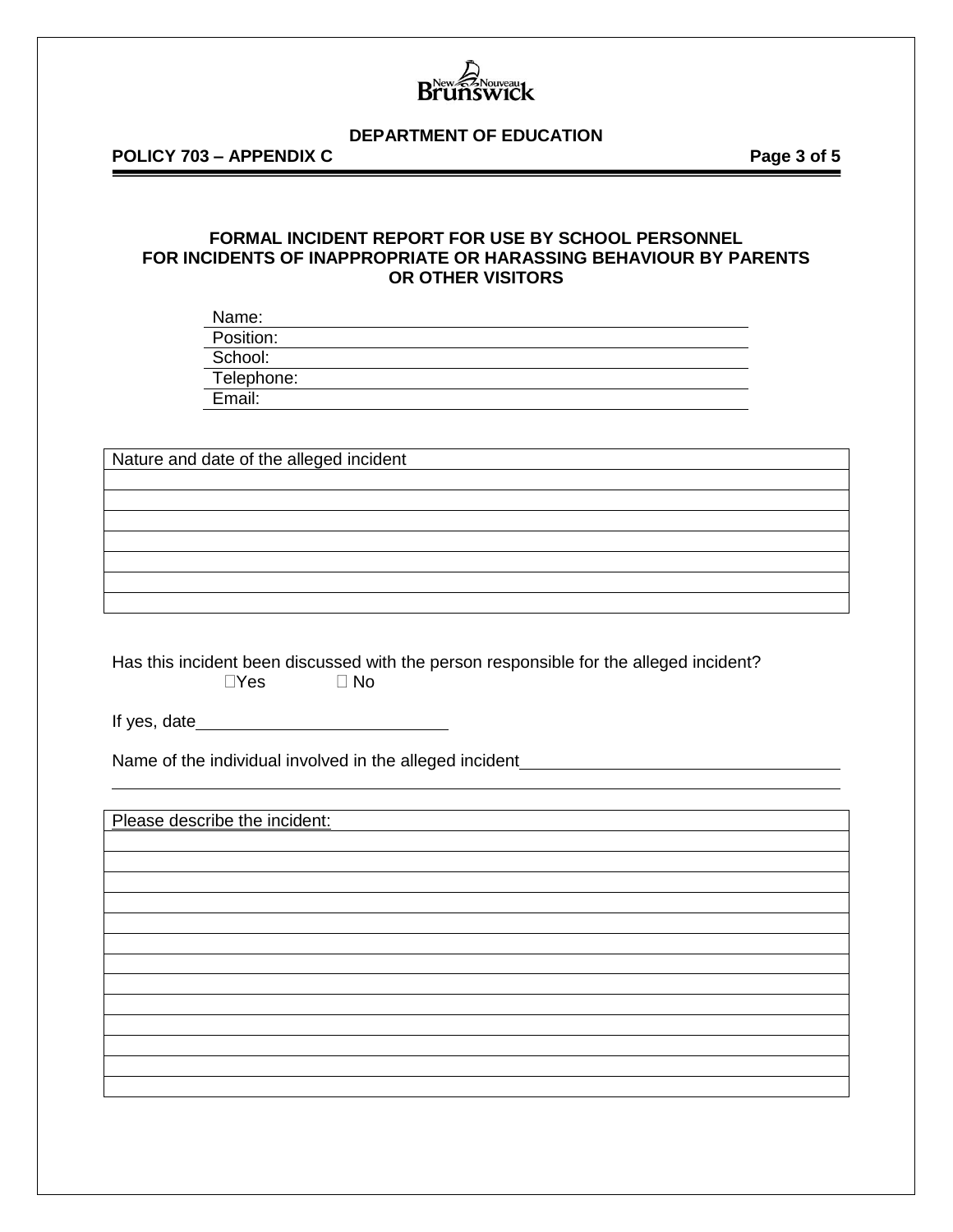# Brunswick

# **DEPARTMENT OF EDUCATION**

| POLICY 703 - APPENDIX C                           | Page 4 of 5        |
|---------------------------------------------------|--------------------|
|                                                   | Date_____________  |
|                                                   | Date _____________ |
|                                                   | Date____________   |
|                                                   |                    |
| Follow-up (including any referrals to mediation): |                    |
|                                                   |                    |
|                                                   |                    |
|                                                   |                    |
|                                                   |                    |
|                                                   |                    |
|                                                   |                    |
|                                                   |                    |
|                                                   |                    |
|                                                   |                    |
|                                                   |                    |